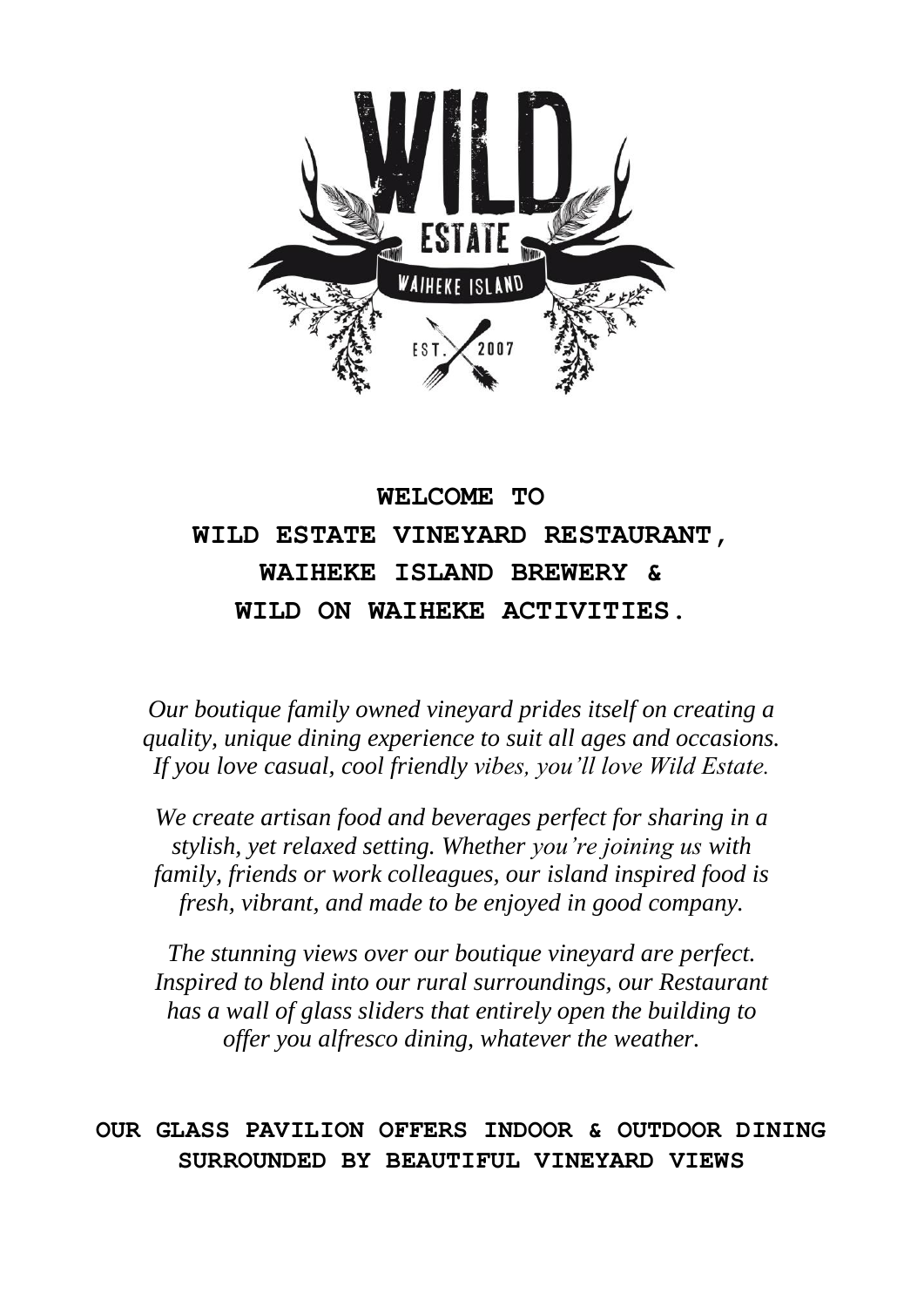#### **WILD ESTATE VINEYARD**

#### SAUVIGNON BLANC 2020 **MARLBOROUGH**

*Tropical fruits, gooseberry, white peach, fresh Thai lime, balanced acidity. ABV13% - 91 Points – CAMERON DOUGLAS MS.......................................... ....................11/50*

#### **PINOT GRIS 2021 WAIHEKE ISLAND**

*Great purity with citrus aromas followed by luscious ginger and pear with a fresh off dry and crisp finish. ABV13% 2020 - <sup>92</sup> Points – CAMERON DOUGLAS MS .........................13/60*

#### **CHARDONNAY 2018 MARLBOROUGH**

*A well crafted barrique fermented chardonnay. Selected from single vineyards and the alluvial soils of Marlborough. Ripe stonefruits, citrus and toasty oak. ABV13% - <sup>91</sup> Points – CAMERON DOUGLAS MS ........................................................14/65*

### **ROSÈ 2021 WAIHEKE ISLAND**

*Bursting from your glass with notes of white peach, nectarine, raspberry and a touch of liquorice. The palate is soft, juicy and elegant, followed by a clean citrus finish. 100% Merlot. ABV12.5%. 2020 - 90 Points – CAMERON DOUGLAS MS ......................................15/70*

*A delightful red blend offering complementary components resulting in a well structured wine with ripe berry fruit, cherry, cassis & subtle oak. 70% Cab Franc, 30% Merlot. ABV13%...2019 - 4.5 STARS – MICHAEL COOPER, 92 Points – CAMERON DOUGLAS MS ...............15/70*

### **WILD ESTATE VINEYARD RESERVES**

#### **WANDERLUST PINOT GRIS 2020 WAIHEKE ISLAND**

*Limited to 600 bottles with aromas of freshly cut grapefruit, delicious off dry palate complemented by notes of pear, quince and ginger with a long-focused finish. ABV13%. 4 STARS – MICHAEL COOPER, 92 Points – CAMERON DOUGLAS MS......................................................16/75*

#### **WANDERLUST CHARDONNAY 2020 WAIHEKE ISLAND**

*Limited release of just 500 bottles! A single vineyard blend of old & young vines. Concentrated aromas of ripe citrus, stone fruit and tropical flavours, with a complex creamy barrel ferment, and nutty, toasty oak. ABV13%*

*5 STARS – MICHAEL COOPER, 93 Points – CAMERON DOUGLAS MS....................................18/85*

### **WANDERLUST 'THE REDS' 2019 WAIHEKE ISLAND**

*Limited edition 1100 bottles, our Bordeaux blend highlights the very best parcels offering delicious plum, berries, spicy undertones of toasty oak, rounded tannins and a nicely structured finish. 70%, Merlot, 20% Malbec, 10% Syrah ABV12.7% <sup>4</sup> STARS – MICHAEL COOPER, 93 Points – CAMERON DOUGLAS MS, 95 pts BOB CAMPBELL........18/85*

*Glass/Bottle*

### **WILDLING 2020 WAIHEKE ISLAND**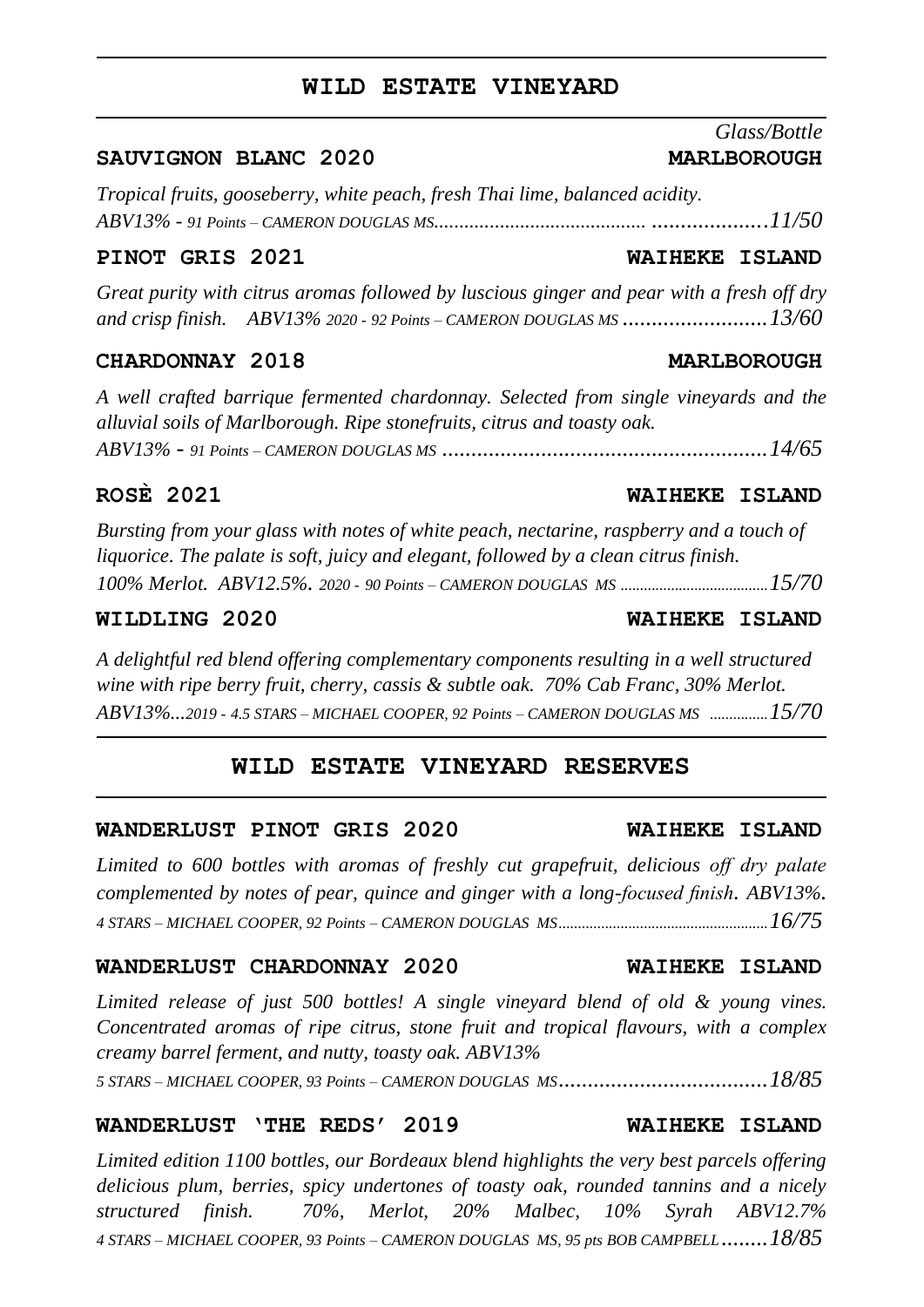# **OUR FLAGSHIP – THE 'W'**

*'THE W' - a wine of exceptional quality, intensity and scarcity. Made only in exceptional growing seasons, from only the best parcels on our estate, 'THE W' has a production of around 600 bottles. A truly rare wine and one that expresses the true terrior of the internationally famed Onetangi Valley wine growing region here on Waiheke Island. Bordeaux Blend.* 

*The W 2019...................................................................................................150*

*W Club Members..........................................................................................100*

*Are you a member of the W Club? Ask us today how to join and enjoy the many benefits.*

### **SPARKLING WINES**

### **WILD ESTATE BRUT NZ**..................... **MARLBOROUGH**

*Our Brut Non-Vintage is a classic Méthode Traditionelle style – comprising the three great varietals; the structure of Chardonnay, finesse of Pinot Noir and softness of Pinot Meunier, gently combined for 18 months on lees, creating subtle biscuit aromas of light brioche to create a beautifully complex yet elegant wine. 60% Chardonnay, 35% Pinot Noir, 5% Pinot Meunier - ABV12.5%.............................. 16/75*

**MOET & CHANDON** *Brut NV Champagne, France .................115* **MOET & CHANDON** *Rose NV Champagne, France .................145*

### **WINE TASTING FLIGHTS / PADDLES**

*Our Cellar Door offers an informative Tasting Experience to enable you to taste our wines at your leisure. Once you know what you like, come upstairs and grab a glass.*

*Tastings are available in the Cellar Door on Weekends, and upstairs only when the Cellar is closed. Full glasses upstairs only during Weekend Lunch Service.*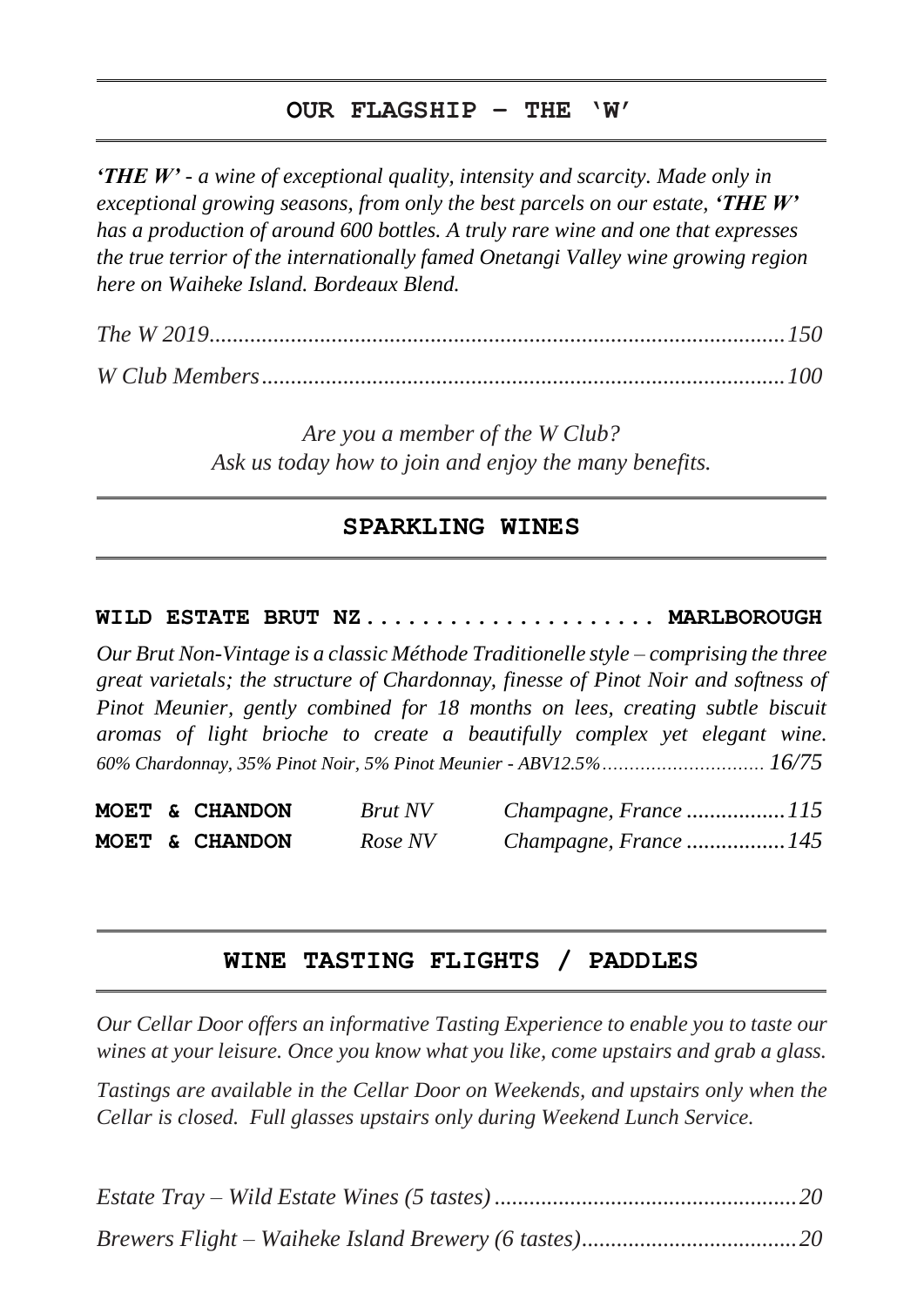# **WAIHEKE ISLAND BREWERY**

*Our beers are freshly brewed onsite & served tank to tap – fresh is best!*

# **WAIHEKE ISLAND BREWERY WHEAT BEER**

*Bavarian Hefe-Weizen classic unfiltered wheat, authentic clove & banana, add lemon on a hot summer's day! 50/50 Bohemian Pilsner/malted wheat, lightly hopped Pacific Hallertau. 4.5%ABV..............................................................12*

# **WAIHEKE ISLAND BREWERY PILSNER**

*A Classic NZ Pilsner - pale straw colour and made with the addition of Kahatu hops, bringing fresh tropical fruit characters and a lager yeast for a refreshing summer beer. 4.5%ABV. ................................................................................12*

# **WAIHEKE ISLAND BREWERY BAROONA PALE ALE**

*Launched in 1997 and the first NZ beer to feature our famous Saaz B (Motueka) hops! Grapefruit peel and floral character, this golden Cologne style ale has 90% pilsner/10% malted wheat, top fermented & a touch of dry hopping to intensify flavours. 4.7%ABV...........................................................................12*

# **WAIHEKE ISLAND BREWERY ISLAND APA**

*Waiheke's own American Pale Ale is rich red in colour, with a full malty palate, followed by intense Simcoe hoppy bitterness and powerful aroma.* 

*5%ABV ...........................................................................................................13*

# **WAIHEKE ISLAND BREWERY – SMALL BATCH**

*Our small batch brews are constantly revolving, it's where we get creative brewing seasonal, crafty brews. Ask your server about our current microbrew. .....................................................................................................................13.5*

# **WAIHEKE ISLAND BREWERY – CIDER**

*Brewed on site alongside our beers from Hawkes Bay Granny Smith apples. Crisp apple flavour and just the right level of sweetness. The aroma and flavour are both full of fresh apple notes and a lingering finish. 5.5%ABV ..........12.5*

# **WAIHEKE ISLAND BREWERY GINGERBEER**

*A refreshing, slightly spicy flavour, made with fresh root ginger, lemons, Manuka honey and a touch of raw sugar. Drier than most commercial products, it contains less sugar and has medicinal benefits. 0%ABV..............................8*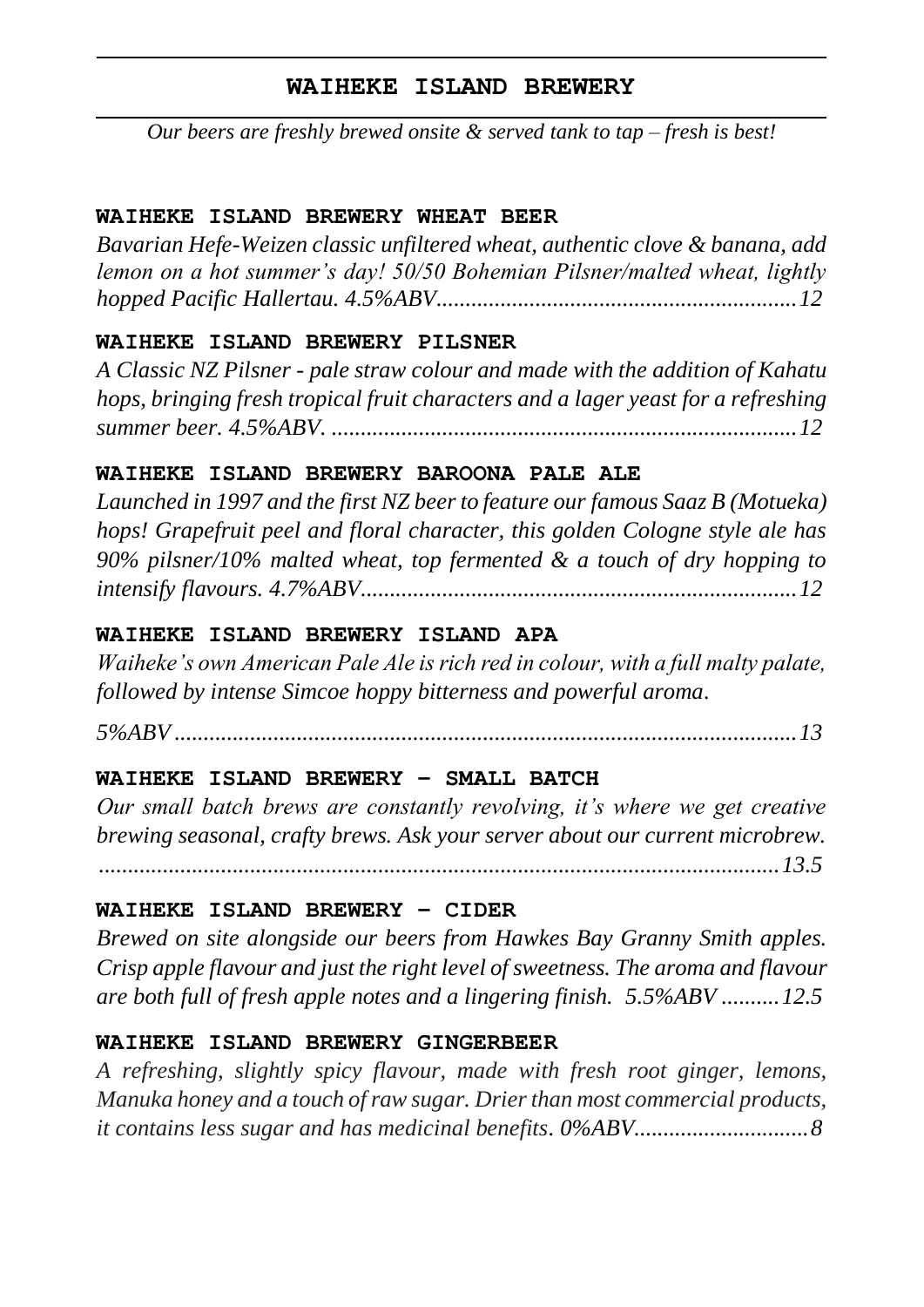# **COCKTAILS**

## **MOSCOW MULE – OUR SIGNATURE COCKTAIL**

# **SPIRITS**

| <b>SPIRITS &amp; MIX</b> - Bourbon, Gin, Vodka, Bacardi, Dark Rum, Scotch, |  |
|----------------------------------------------------------------------------|--|
|                                                                            |  |